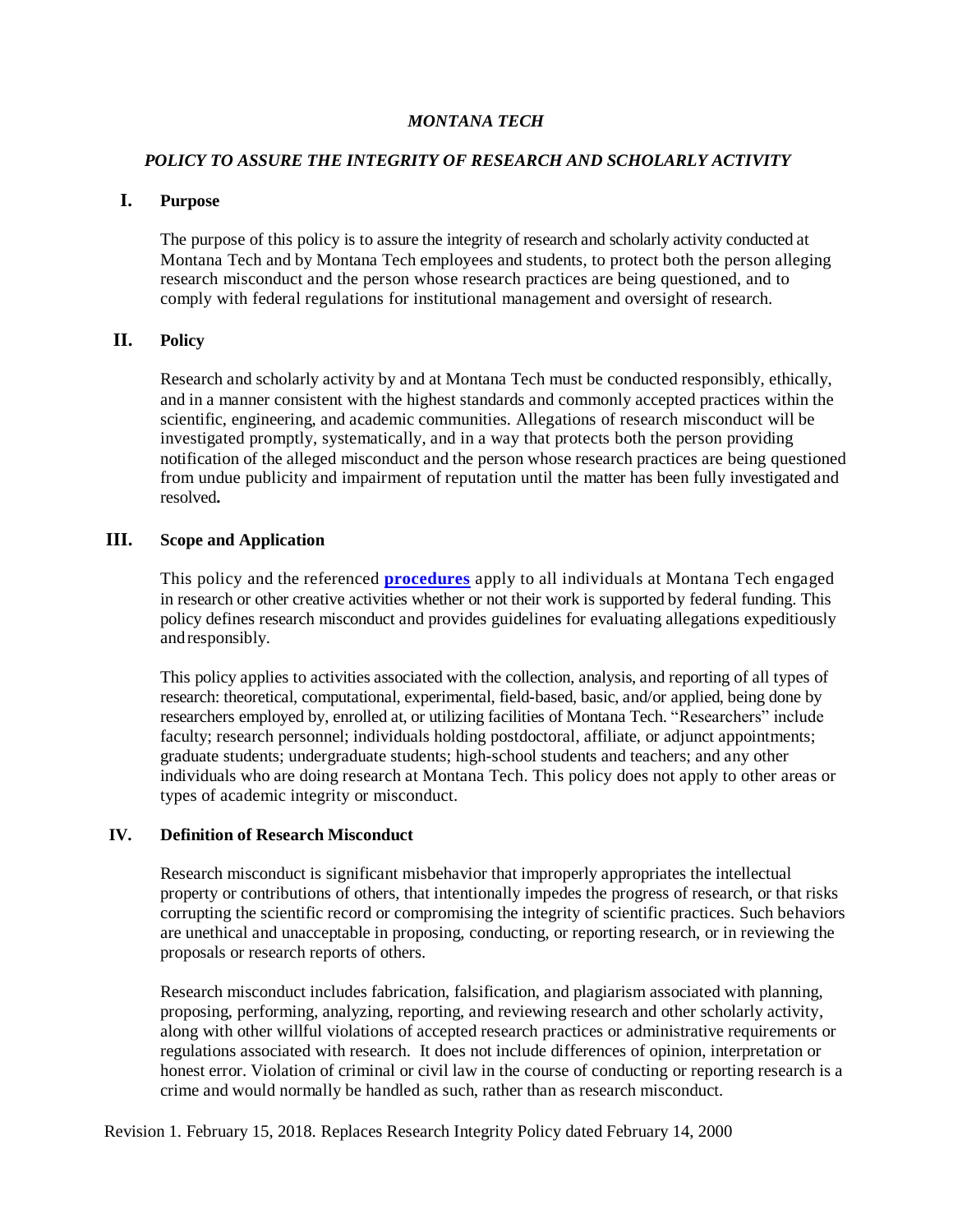- a. Fabrication is inventing or making up any research data or reporting on experiments that were never performed.
- b. Falsification is manipulating research materials, equipment, or processes; adjusting data or measurements; or selectively choosing data to report, such that the research is not accurately represented in the research record.
- c. Plagiarism is the act of taking ideas, results, processes, analyses, words, or interpretation from another person and presenting them as one's own.
- d. Violation of administrative requirements, such as:
	- i. Applying for federal funding while under federal suspension or debarment, or knowingly utilizing as a co-principal investigator, investigator, technician, or consultant a person, who is suspended or debarred.
	- ii. Failure to maintain a record of primary data with the intent to deceive, e.g. destroying laboratory notebooks, survey forms, microscope reference slides, computer or other machine printouts with the intent to deceive.
	- iii. Failure to report known or suspected acts of misconduct or knowingly withholding or destroying evidence crucial in an investigation of misconduct.
	- iv. Abuse of confidentiality when gathering or reporting data, e.g., releasing data gathered during privileged communication.
	- v. Use of honorary authorships, without the person's consent, and/or with the intent to deceive.
	- vi. Being in a position of authority over a researcher and demanding to be listed as an author of a publication without having contributed to the research covered by the publication.

# **V. Responsibilities and Requirements**

The Vice Chancellor for Research (VCR) is Montana Tech's Research Integrity Officer (RIO) responsible for ensuring that Montana Tech:

- a. Fosters a research environment that promotes the responsible conduct of research.
- b. Provides responsible research training, discourages research misconduct, and deals promptly and fairly with allegations or suspicions of possible research misconduct.
- c. Complies with this Research Integrity Policy and files the required annual reports on research integrity with the National Institutes of Health (NIH) Office of Research Integrity (ORI).
- d. Takes appropriate action in response to allegations or suspicions of research misconduct to protect the person reporting the allegation; to protect the person whose research practices are being questioned; to investigate the allegation or suspicion fairly and promptly; to protect public health, sponsor funds and equipment, and the integrity of the research process; to document the investigation and its results; and to provide the required reports to sponsor(s), if any, on the questioned research.
- e. In the case of an anonymous allegation of research misconduct, conducts a "Preinquiry" to determine if there is sufficient evidence of alleged misconduct to warrant initiation of an Inquiry with no named complainant.
- f. If warranted, appoints an impartial committee and oversees its fair and prompt Inquiry to determine within 60 days whether a full investigation is warranted.
- g. If warranted, appoints an impartial committee and oversees its fair and prompt Investigation to determine within 120 days whether the "preponderance of the evidence" indicates that misconduct occurred, considering both action and intent. For misconduct to be confirmed, the preponderance of the evidence must support the conclusion that the acts or practices in question were serious deviations from those

Revision 1. February 15, 2018. Replaces Research Integrity Policy dated February 14, 2000